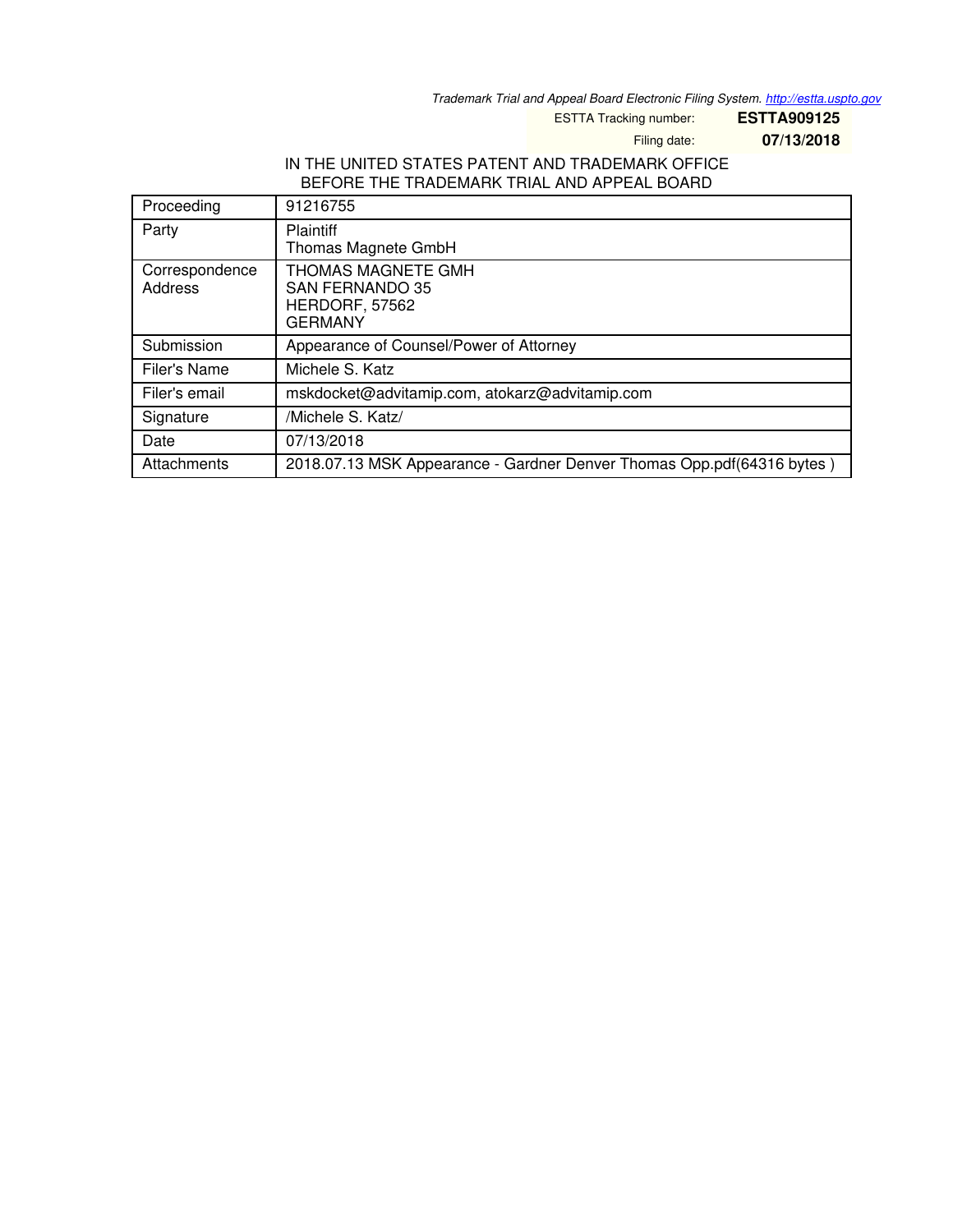## **IN THE UNITED STATES PATENT AND TRADEMARK OFFICE BEFORE THE TRADEMARK TRIAL AND APPEAL BOARD**

| Thomas Magnete GmbH,         |  |
|------------------------------|--|
|                              |  |
| Opposer,                     |  |
|                              |  |
| V.                           |  |
|                              |  |
| Gardner Denver Thomas, Inc., |  |
|                              |  |
| Applicant.                   |  |
|                              |  |

Opposition No.  $91216755$ ) Serial No. 86/014656 Mark: THOMAS Serial No. 86/014661 ) Mark: THOMAS

## **ENTRY OF APPEARANCE OF COUNSEL**

Opposer, Thomas Magnete GmbH, hereby gives notice that Michele S. Katz of the law firm of Advitam IP, LLC, has been retained as counsel for Opposer as to all matters and for all purposes relevant to this proceeding, and requests that said counsel be entered as Opposer's lead counsel for all notification and other purposes under the Board's rules.

Respectfully submitted,

Dated: July 13, 2018 By: /s/ Michele S. Katz Advitam IP, LLC 160 N. Wacker Drive, 2<sup>nd</sup> Floor Chicago, IL 60606 (312) 332-7710

Attorney for Opposer